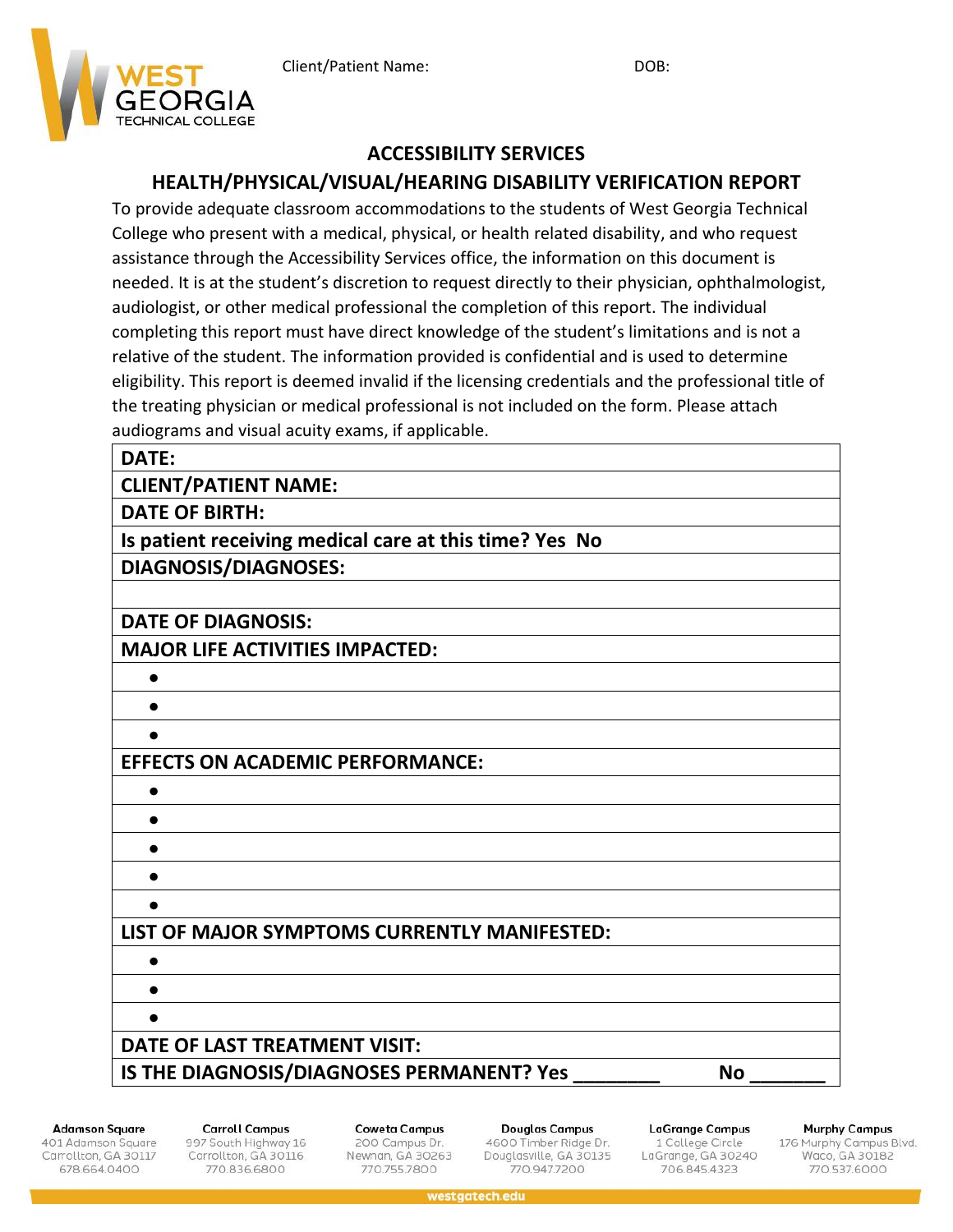Client/Patient Name: DOB:



| LIST OF MEDICATIONS AND IMPACT ON LEARNING/CLASSROOM BEHAVIORS:                      |
|--------------------------------------------------------------------------------------|
|                                                                                      |
|                                                                                      |
|                                                                                      |
|                                                                                      |
|                                                                                      |
| <b>RECOMMENDED CLASSROOM ACCOMMODATIONS:</b>                                         |
|                                                                                      |
| $\bullet$                                                                            |
| $\bullet$                                                                            |
|                                                                                      |
|                                                                                      |
|                                                                                      |
|                                                                                      |
| <b>Additional comments:</b>                                                          |
|                                                                                      |
|                                                                                      |
| Does student have any physical restrictions?                                         |
|                                                                                      |
| SIGNATURE WITH TITLE OF PROFESSIONAL:                                                |
| <b>DATE OF SIGNATURE:</b>                                                            |
| <b>NAME OF BUSINESS:</b>                                                             |
| <b>ADDRESS:</b>                                                                      |
| <b>PHONE NUMBER:</b>                                                                 |
| <b>LICENSE NUMBER:</b><br><b>STATE OF LICENSE:</b>                                   |
| Please include a copy of the business card of the person who completed the           |
| report. If the professional who completed the form doesn't have a business card,     |
| please include a signed letter on their letterhead stating that there is no business |
| card available.                                                                      |

**Adamson Square** 

401 Adamson Square<br>Carrollton, GA 30117 678.664.0400

**Carroll Campus** 997 South Highway 16<br>Carrollton, GA 30116 770.836.6800

**Coweta Campus** 200 Campus Dr.<br>Newnan, GA 30263 770.755.7800

**Douglas Campus** 4600 Timber Ridge Dr.<br>Douglasville, GA 30135 770.947.7200

**LaGrange Campus** 1 College Circle<br>LaGrange, GA 30240 706.845.4323

**Murphy Campus** 

176 Murphy Campus Blvd.<br>Waco, GA 30182<br>770.537.6000

westgatech.edu